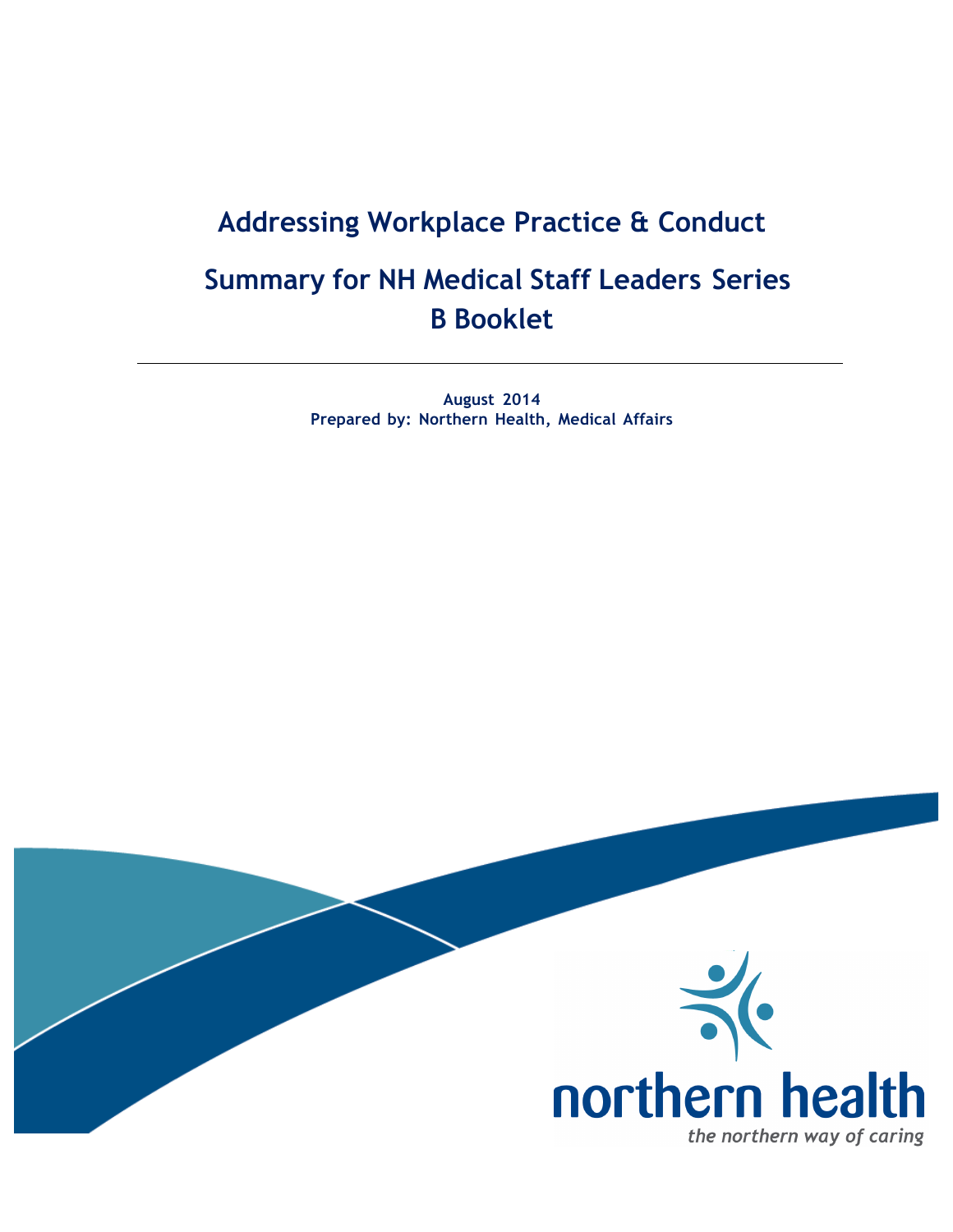# **Table of Contents**

| HAS THE IDEA OF PROFESSIONALISM CHANGED OVER TIME? WHAT IS THE CURRENT CONTEXT FOR PROFESSIONALISM?2<br>WHAT IS THE WAY FORWARD REGARDING PROFESSIONALISM IN THIS COMPLEX PRACTICE ENVIRONMENT? 3                                                                 |  |
|-------------------------------------------------------------------------------------------------------------------------------------------------------------------------------------------------------------------------------------------------------------------|--|
|                                                                                                                                                                                                                                                                   |  |
| WHAT CAN/SHOULD BE DISCLOSED AS PART OF THE INVESTIGATION AND RESOLUTION OF A COMPLAINT?6<br>WHEN IS SECTION 51 IMPLEMENTED REGARDING COMPLAINTS? WHAT NEEDS TO BE REVIEWED?7<br>WHO CAN I GO TO IF I NEED HELP WITH INVESTIGATING AND/OR RESOLVING A COMPLAINT?7 |  |
|                                                                                                                                                                                                                                                                   |  |
| WHO CAN I GO TO IF I NEED HELP WITH INVESTIGATING AND/OR RESOLVING A PCQO COMPLAINT?  10                                                                                                                                                                          |  |

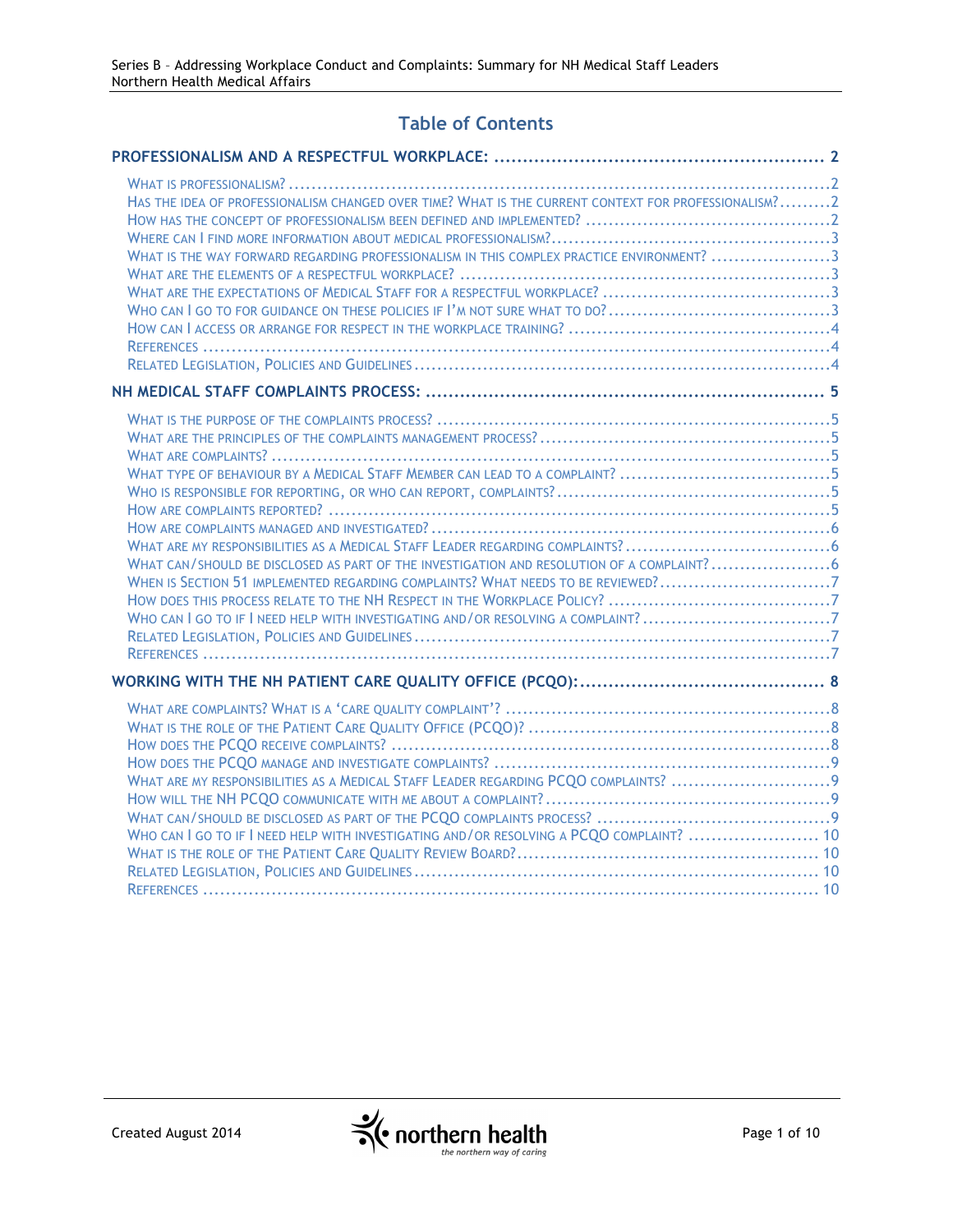# **PROFESSIONALISM AND A RESPECTFUL WORKPLACE: SUMMARY FOR NH MEDICAL STAFF LEADERS**

This summary is one of a series developed for NH Medical Staff Leaders and should be used in conjunction with the following information provided:

- ü *B1 – Professionalism and a Respectful Workplace*
- $\checkmark$  B2 Medical Staff Complaints Process
- $\checkmark$  B3 Working with the Patient Care Quality Office (PCQO)

**What is professionalism?**

- $\triangleright$  In the context of medicine, professionalism means that a physician will place the interests of patients above their own, even when it is difficult.<sup>1,4</sup>
- $\triangleright$  Professionalism is the basis of medicine's contract with society.<sup>1,4</sup>
- $\triangleright$  The Canadian Medical Protective Association<sup>4</sup> writes:
	- *"An important part of professionalism is appropriate behaviour with patients, colleagues, providers and administrators. The absence of positive and constructive behaviour can have a detrimental impact on patient safety and team-based care."*

**Has the idea of professionalism changed over time? What is the current context for professionalism?**

- $\triangleright$  No, the core elements of professionalism have not changed over time.
- $\triangleright$  However, the context in which medicine is practiced has shifted from a 'traditional model' of independent practice to more integrated, team-based models of healthcare service delivery.<sup>2,4</sup>
- Ø This shift along with changing expectations from society and patients, increased access to health information, technological advances and funding and human resources constraints – means that medical staff are practicing in a complex and constantly changing environment.<sup>2,4</sup>

#### **How has the concept of professionalism been defined and implemented?**

- $\triangleright$  Several organizations and associations outline principles, standards and guidelines regarding professionalism.
- Ø The *Medical Professionalism Charter for Physicians*<sup>1</sup> identifies some fundamental principles and professional responsibilities:
	- o Principles:
		- **•** Primacy of patient welfare
		- § Patient autonomy
		- § Social justice
	- o Responsibilities include commitment to:
		- § Professional competence
		- **■** Honesty with patients
		- **•** Patient confidentiality
		- § Maintaining appropriate relationships with patients
- $\triangleright$  The Canadian Medical Association (CMA) emphasizes three main aspects of medical professionalism<sup>3</sup>:
	- o Ethics of care
	- o Clinical independence
	- o Self-regulation
- $\triangleright$  Similarly, the Canadian Medical Protective Association (CMPA) outlines 4 elements that "support medical professionalism, enhance safer care, and reduce medico-legal risk":
	- o Clinical competence
	- o Responsiveness
	- o Engagement
	- o Integrity

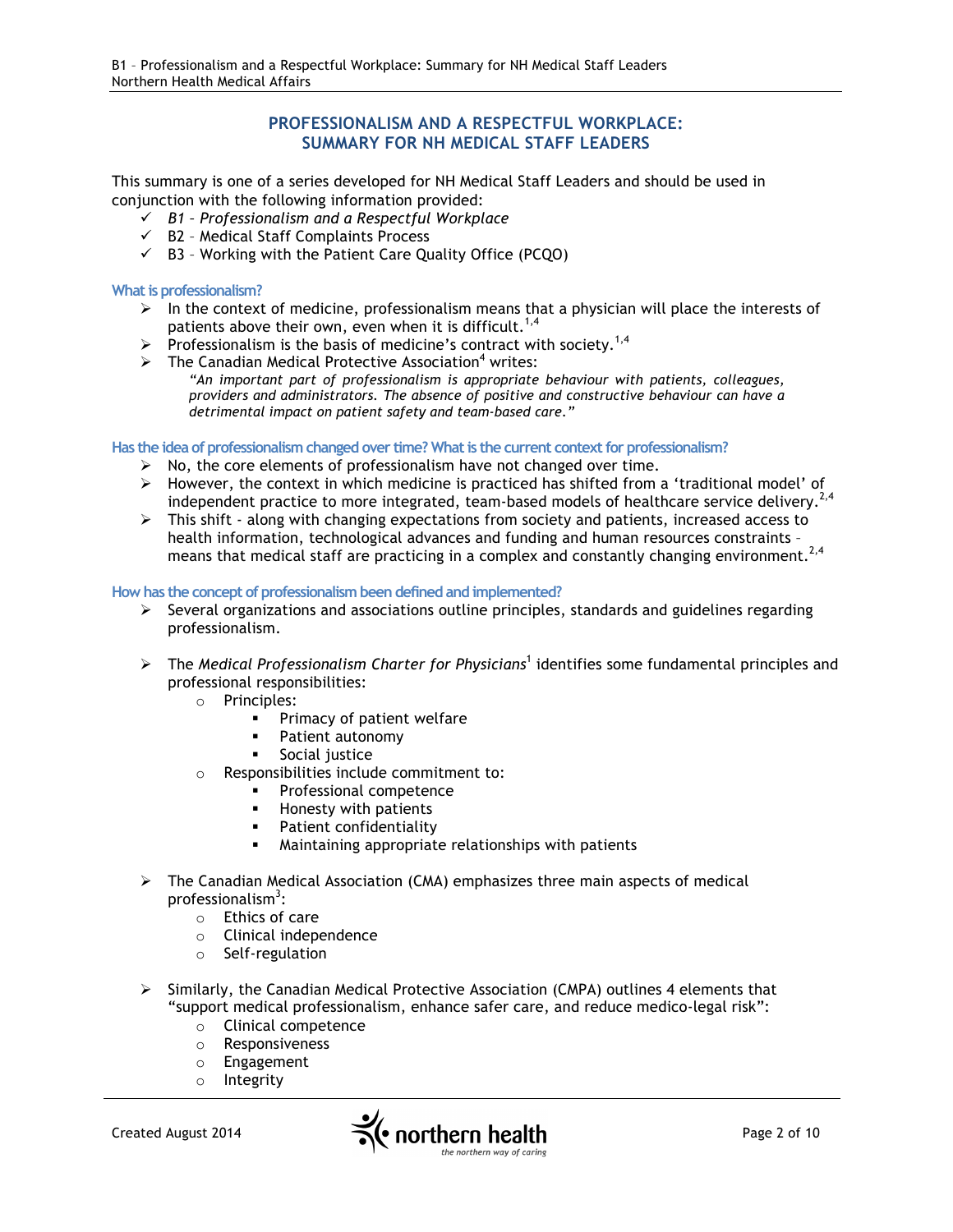$\triangleright$  The professional colleges support these core values of professionalism and promote them through various papers and other publications (see resources noted below), as well as through their *Code of Ethics*.

# **Where can I find more information about medical professionalism?**

- Ø *Medical Professionalism in the New Millennium: A Physician Charter*
	- $\circ$  ABIM Foundation, ACP Foundation, European Federation of Internal Medicine. (2004). *Medical Professionalism in the New Millennium: A Physician Charter.*
- $\triangleright$  Doctors of BC
	- o BC Medical Association (BCMA; Doctors of BC). (September 2013). Medical Professionalism in British Columbia – Working Together: An Exploration of Professional Relationships in Medicine. A Policy Paper by BC's Physicians.
- $\triangleright$  Canadian Medical Association
	- o Canadian Medical Association. (2005). *Medical Professionalism*. CMA Policy.
- $\triangleright$  Canadian Medical Protective Association
	- o Canadian Medical Protective Association (CMPA). (October 2012). *Why Medical Professionalism Matters – Special Edition*. CMPA perspective 4(4).

# **What is the way forward regarding professionalism in this complex practice environment?**

- $\triangleright$  The CMPA, CMA and Doctors of BC<sup>2,4,5</sup> all see this complex and changing practice environment as an opportunity to re-commit to the principles of professionalism.
- Ø These associations recommend placing an emphasis on good, respectful working relationships to uphold the tenets of professionalism (doctor-patient, doctor-colleague, doctor-health authority) in an integrated, team-based practice environment.
- $\triangleright$  Upholding the core values of professionalism means creating a respectful workplace.

# **What are the elements of a respectful workplace?**

- $\triangleright$  Respectful workplaces<sup>5</sup>:
	- o Celebrate and acknowledge different perspectives and ways of being
	- o Address conflict in a way that focuses on issues and behaviours
	- o Encourage better patient care and support physician and staff retention

# **What are the expectations of Medical Staff for a respectful workplace?**

- $\triangleright$  Medical and non-medical staff are responsible for<sup>5</sup>:
	- o Acting in a way that respects the dignity and value of others
	- o Addressing concerns they have with other people directly
	- o Seeking assistance when necessary
- $\triangleright$  As a Medical Staff Leader, you are also responsible for<sup>5</sup>:
	- $\circ$  Assisting colleagues to resolve disputes with one another and NH staff members
	- o Addressing problematic behaviour with colleagues
- $\triangleright$  All medical and non-medical staff are expected to act in this manner. A respectful workplace is everyone's responsibility.

#### **Who can I go to for guidance on these policies if I'm not sure what to do?**

- $\triangleright$  For BC Human Rights Code, Respect in the Workplace and WorkSafeBC information:
	- o NH Organization Development
- Ø For Medical Staff Complaints related information:
	- o HSDA Medical Director
	- o Chief Medical Officer
	- o VP Medicine

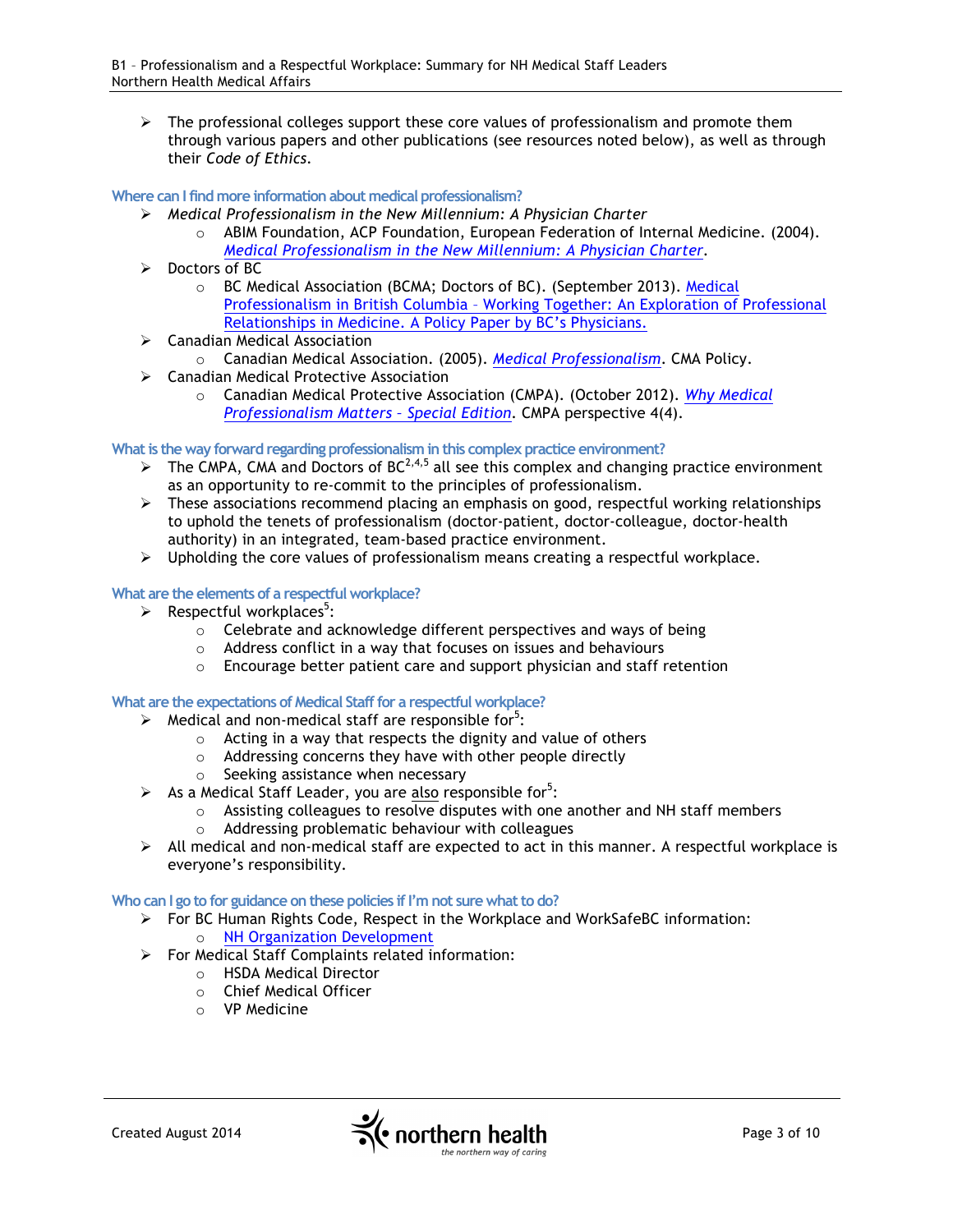**How can I access or arrange for respect in the workplace training?**

Ø Contact NH Organization Development

#### **References**

- Ø 1 ABIM Foundation, ACP Foundation, European Federation of Internal Medicine. (2004). *Medical Professionalism in the New Millennium: A Physician Charter.*
- $\geqslant$  <sup>2</sup> BC Medical Association (BCMA; Doctors of BC). (September 2013). Medical Professionalism in British Columbia – Working Together: An Exploration of Professional Relationships in Medicine. A Policy Paper by BC's Physicians.
- Ø 3 Canadian Medical Association. (2005). *Medical Professionalism*. CMA Policy.
- Ø 4 Canadian Medical Protective Association (CMPA). (October 2012). *Why Medical Professionalism Matters – Special Edition*. CMPA perspective 4(4).
- Ø 5 Northern Health Organization Development. (November 2013). *Respectful Workplace Interactions*. Summary for Medical Affairs.
- Ø 6 Northern Health Organization Development. (November 2013). *WorkSafeBC Bullying and Harassment Policy*.
- Ø 7 WorkSafeBC (2013). *Backgrounder: Workplace Bullying and Harassment.*

# **Related Legislation, Policies and Guidelines**

- **► BC Human Rights Code**
- Ø WorkSafeBC Bullying and Harassment Policy; *Workers Compensation Act*
- Ø *Patient Care Quality Review Board Act*
- Ø NH Medical Affairs. (September 2013). *NH Complaints Regarding the Conduct or Professional Practice of Members of the NH Medical Staff* - Decision Support Tool.
- Ø NH Organization Development. (August 2009). *Respect in the Workplace* Decision Support Tool.
- Ø NH Human Resources. (October 2005). *Discipline* Decision Support Tool.

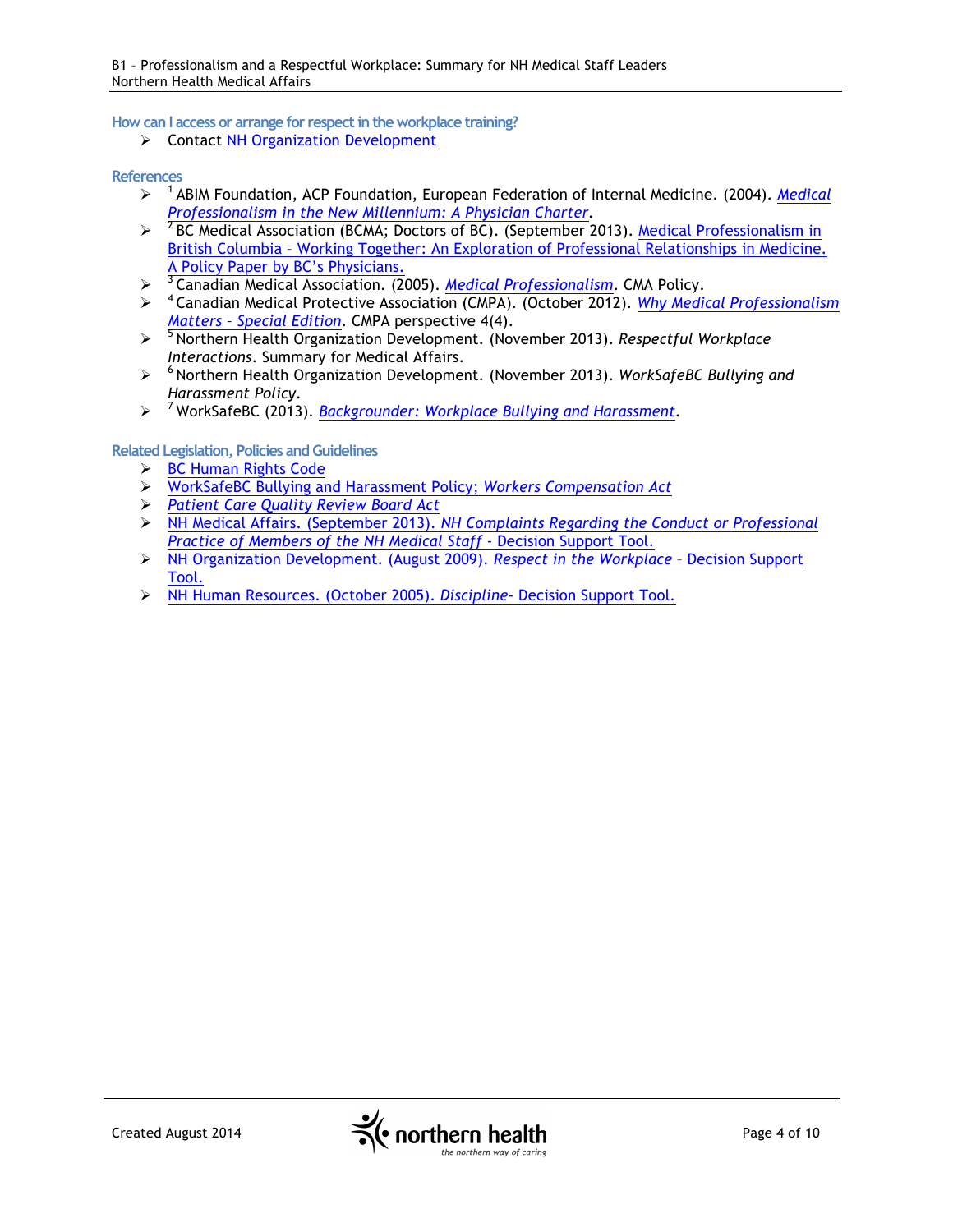# **NH MEDICAL STAFF COMPLAINTS PROCESS: SUMMARY FOR NH MEDICAL STAFF LEADERS**

This summary is one of a series developed for NH Medical Staff Leaders and should be used in conjunction with the following information provided:

- $\checkmark$  B1 Professionalism and a Respectful Workplace
- ü *B2 – NH Medical Staff Complaints Process*
- $\checkmark$  B3 Working with the NH Patient Care Quality Office (PCQO)

#### **What is the purpose of the complaints process?**

- $\triangleright$  To prevent problems.
- $\triangleright$  To facilitate an expeditious and effective resolution of a complaint.
- $\triangleright$  To understand, identify and correct systematic problems to inform change.

#### **What are the principles of the complaints management process?**

- $\triangleright$  Customer focus to satisfy complainants' and respondents' needs.
- $\triangleright$  System focus in using patient complaints to improve quality of care.
- $\triangleright$  Absence of a 'blame' culture in the handling of complaints.
- $\triangleright$  Appropriate involvement and empowerment of staff members who handle complaints.
- $\triangleright$  Systematic documentation of complaints data in the Patient Safety Learning System (PSLS).
- $\triangleright$  Appropriately trained staff in relevant skills areas such as conflict resolution and complaints management.
- $\triangleright$  Commitment from senior management in leading and using patient complaints to improve quality of care.

#### **What are complaints?**

- Ø The *College of Physicians and Surgeons* indicates that complaints can be filed for "inappropriate treatment or care of a medical condition [or] inappropriate or unprofessional conduct."<sup>3</sup>
- Ø The *NH Medical Staff Complaints* policy addresses two types of complaints: a) patient complaints, and b) staff complaints. The procedure outlined here and in the Decision Support Tool (DST) applies to both types of complaints.

# **What type of behaviour by a Medical Staff Member can lead to a complaint?**

 $\triangleright$  "Words or action which cause members of the team to feel intimidated, belittled, disrespected, ignored or frightened may be considered inappropriate or disruptive and potentially damaging to relationships and healthcare delivery."<sup>1</sup>

# **Who is responsible for reporting, or who can report, complaints?**

 $\triangleright$  Anyone, patient or staff member can file or report a complaint.

#### **How are complaints reported?**

- $\triangleright$  Complaints are reported in a number of ways:
	- o Directly to a Medical Staff member, either in writing or orally.
		- § Complaints received orally are to be transcribed into a written format by the individual receiving the complaint. The content of the document is to be confirmed and agreed upon by the complainant.
	- o Through the Patient Safety Learning System (PSLS)
		- The person reporting the event identifies an appropriate individual to follow-up on the complaint/event.
	- o Directly to the NH Patient Care Quality Office (PQCO)
		- § The PCQO Regional Manager will follow-up and report the complaint to the appropriate HSDA Medical Director.

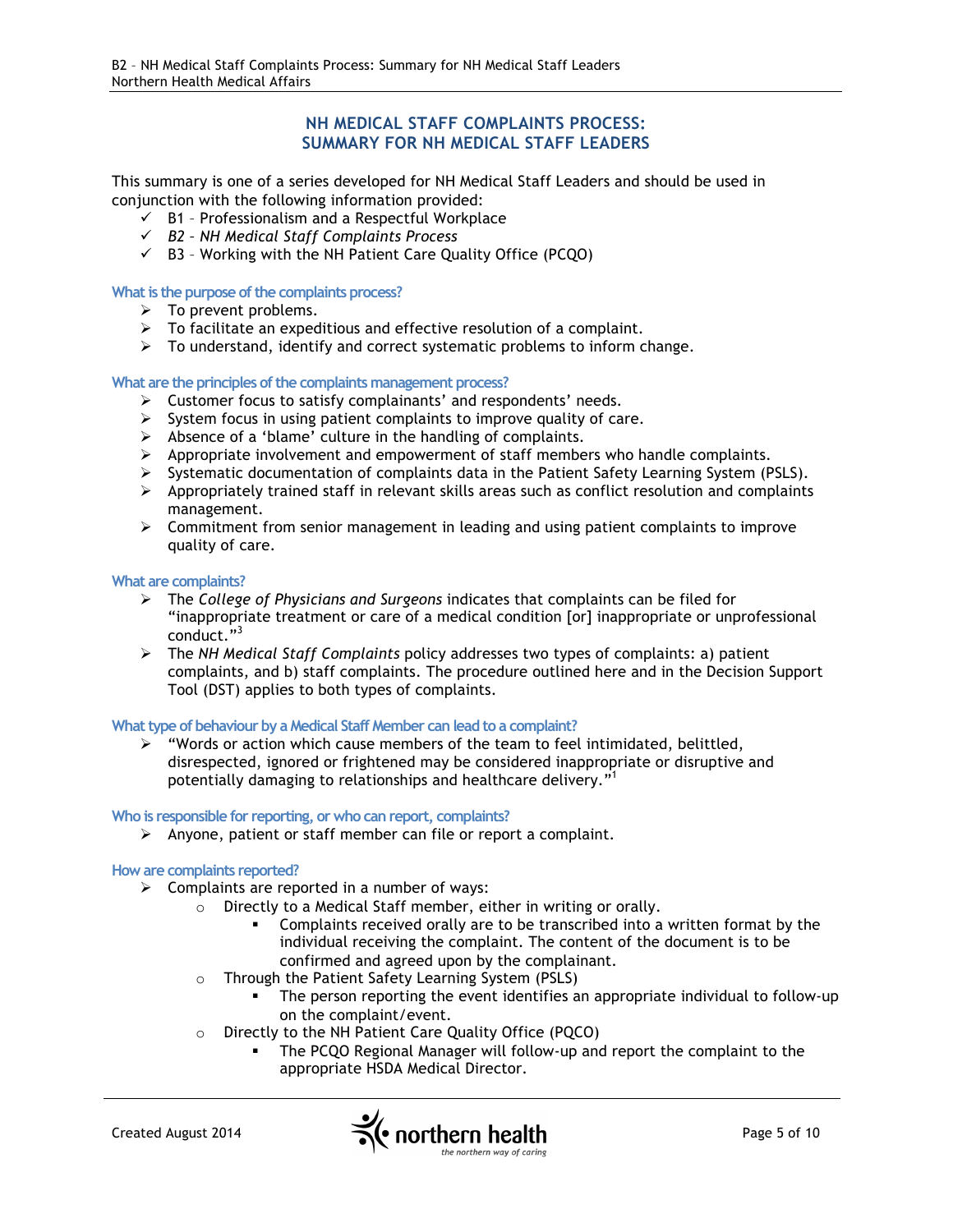- § Refer to *Working with the Patient Care Quality Office* summary for details on the PCQO process for addressing patient complaints.
- $\triangleright$  The individual (Medical Staff member) receiving and/or identified to follow-up on the complaint should report it immediately to the appropriate Medical Staff Leader (usually the Department Head or Chief of Staff).
- $\triangleright$  Depending on the severity of the complaint, the Department Head will bring it forward to the Chief of Staff, and/or the Chief of Staff will bring it forward to the Health Services Delivery Area (HSDA) Medical Director or appropriate delegate.

#### **How are complaints managed and investigated?**

- $\triangleright$  All reported complaints are considered carefully. They are reviewed for their validity as soon as possible.
- $\triangleright$  Communication to confirm receipt and review of the complaint will be done within a reasonable time, normally within two weeks.
- $\triangleright$  The Hospital Act outlines the authority to manage disruptive physician behaviour, as well as to discipline the Medical Staff member, under the Hospital Act Regulations.
- $\triangleright$  The procedure to manage complaints follows a staged approach "with the intention of remedation."<sup>1</sup>
	- $\circ$  Stage One Interventions are warranted for first time complaints perceived as being of low severity.
	- $\circ$  Stage Two Interventions are warranted for complaints that are of moderate severity and/or where stage one intervention has been ineffective.
	- $\circ$  Stag Three Interventions are warranted for complaints that have continued despite previous interventions and/or where their concern about self injury or harm to others.
	- o Crisis Intervention is required in the event of the sudden appearance of a complaint or behaviour that it too egregious for a staged response.
- $\triangleright$  All interventions will be documented, regardless of how informal the process.
- $\triangleright$  A respondent has the right to appeal the decision of the Discipline Subcommittee, initiated through written notice to the NHMAC within 15 days of the decision.
	- o The Discipline Subcommittee is a subcommittee of the Northern Health Medical Advisory Committee (NHMAC) and may be required to review complaints at Stage Two or Stage Three interventions.<sup>1</sup>

#### **What are my responsibilities as a Medical Staff Leader regarding complaints?**

- Ø HSDA Medical Directors are responsible for the Medical Staff complaints process within their respective HSDAs. They may delegate the investigation and resolution of complaints.
- $\triangleright$  Chiefs of Staff accountable to the HSDA Medical Director are typically responsible for the investigation of complaints and development of action plans.
- $\triangleright$  If a complaint is severe, the Department Head (if in place) should bring it forward to the Chief of Staff, and/or the Chief of Staff should bring it forward to the HSDA Medical Director.
- $\triangleright$  If it involves operational issues, the Senior Medical Staff Leader should work with the appropriate Health Services Administrator or Chief Operating Officer on a resolution.
- $\triangleright$  Complaints should be addressed consistently, equitably and in a timely manner. Both parties (complainant and respondent) should be treated with courtesy, respect and dignity at all times.

#### **What can/should be disclosed as part of the investigation and resolution of a complaint?**

- $\triangleright$  Confidentiality will be maintained to the degree permitted by law.
- $\triangleright$  Names and statements may be disclosed in the event of a legal process.

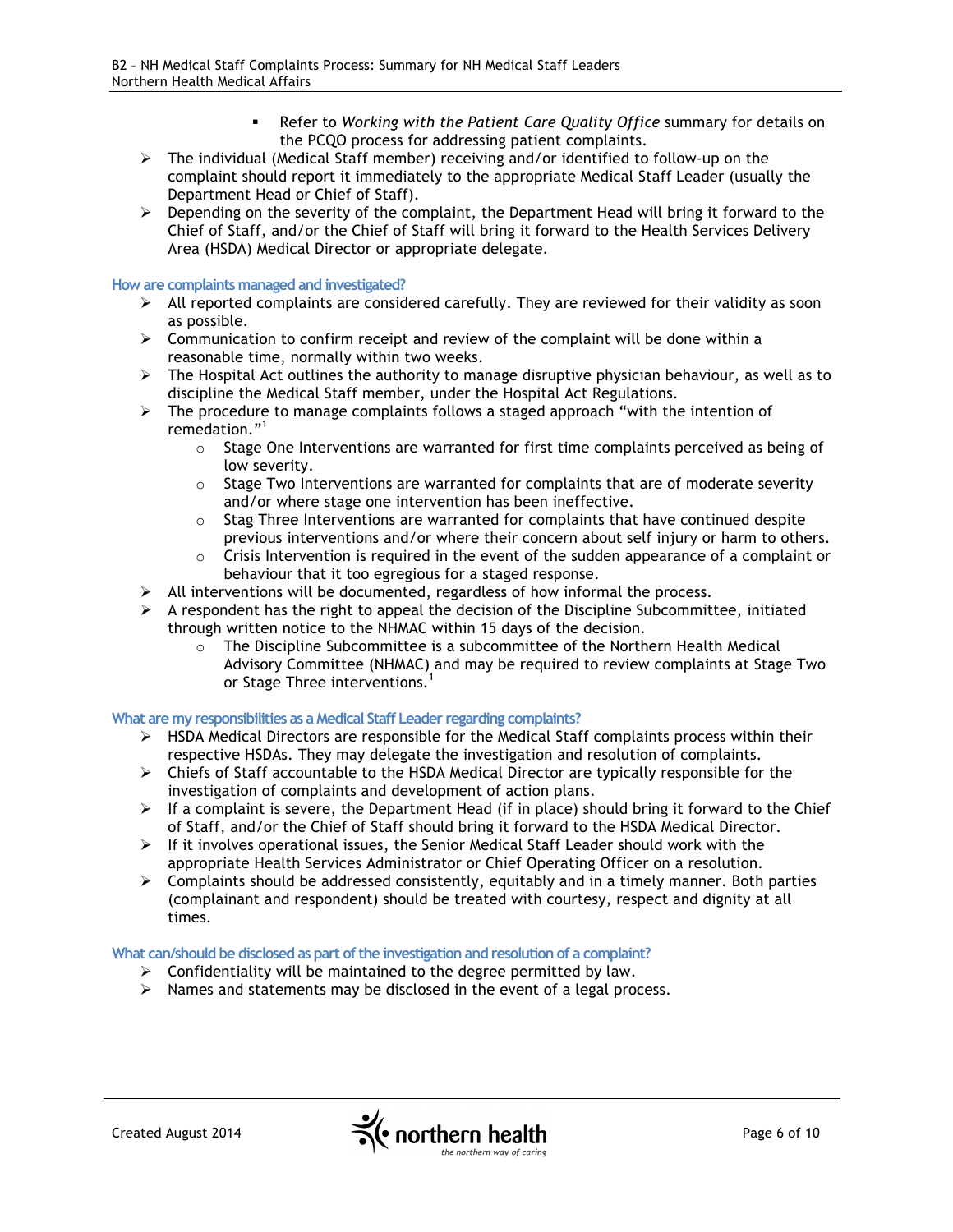**When is Section 51 implemented regarding complaints? What needs to be reviewed?**

- $\triangleright$  The recommendation from the Health Care Protection Program is to implement Section 51 for most incidents.
- $\triangleright$  HPCC indicates that this includes "all occurrences, events or adverse outcomes that give rise to significant quality of care concerns<sup>33</sup> and are "reviewed for the purposes of examining the quality of care by health care professionals."<sup>2</sup>
- $\geq$  Section 51 can be removed during the course of a review if appropriate.

#### **How does this process relate to the NH Respect in the Workplace Policy?**

- $\triangleright$  Medical Staff are required to conduct themselves in accordance with the Respect in the Workplace Policy (RITW policy). $<sup>1</sup>$ </sup>
- Ø "Where the RITW policy is not observed and where the matter is not pursued under the RITW policy, the matter will be addressed as outlined [according to the procedure to manage complaints]."<sup>1</sup>

# **Who can I go to if I need help with investigating and/or resolving a complaint?**

- $\triangleright$  Chief of Staff
- Ø Medical Director
- $\triangleright$  Chief Medical Officer
- $\triangleright$  Vice President Medicine

# **Related Legislation, Policies and Guidelines**

- Ø Northern Health. (September 2013). *NH Complaints Regarding the Conduct or Professional Practice of Members of the NH Medical Staff* - Decision Support Tool.
- Ø *Hospital Act* and *Hospital Act Regulation*
- Ø NH Medical Staff *Bylaws* & Medical Staff *Rules*
- $\triangleright$  NH Respect in the Workplace Policy
- Ø Northern Health. (October 2005). *NH Discipline Policy & Procedure* Decision Support Tool.

#### **References**

- Ø 1 Northern Health Medical Affairs*.* (September 2013). *NH Complaints Regarding the Conduct or Professional Practice of Members of the NH Medical Staff* - Decision Support Tool.
- $\triangleright$  <sup>2</sup> Health Care Protection Program. (January 2011). *Section 51 of the Evidence Act: Supplement to the Toolkit for Health Care Agencies.* (Brochure).
- Ø <sup>3</sup> College of Physicians and Surgeons. (2014). *Reasons for Complaints*. Website. Accessed on January 31, 2014 at: https://www.cpsbc.ca/for-public/file-complaint.

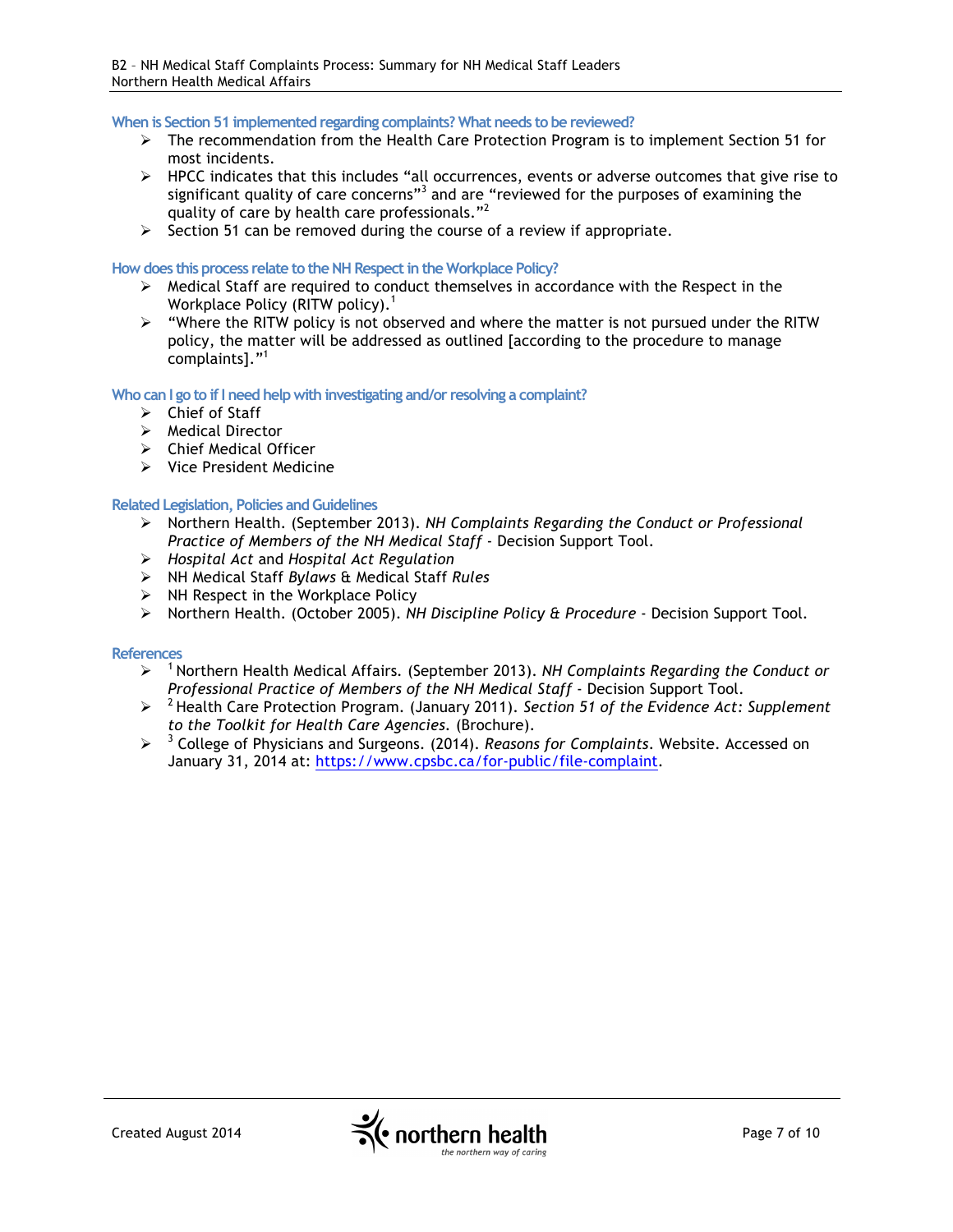# **WORKING WITH THE NH PATIENT CARE QUALITY OFFICE (PCQO): SUMMARY FOR NH MEDICAL STAFF LEADERS**

This summary is one of a series developed for NH Medical Staff Leaders and should be used in conjunction with the following information provided:

- $\checkmark$  B1 Professionalism and a Respectful Workplace
- $\checkmark$  B2 NH Medical Staff Complaints Process
- ü *B3 – Working with the NH Patient Care Quality Office (PCQO)*

**What are complaints? What is a 'care quality complaint'?**

- $\triangleright$  The Health Association of BC defines a complaint in the following way:
	- $\circ$  "A complaint is an expression of dissatisfaction when an expectation is not met. Although it may appear trivial from a health organization's perspective, it is a very real problem to the complainant and should be taken seriously. Complaining is a patient/resident/client/customer's right and the health care organization has the responsibility to inform its customer how to complain."<sup>1</sup>
- $\triangleright$  Care Quality Complaint: "refers to a complaint about the quality of any health care service that a patient/client/resident received, or expected but did not receive, from a health authority."<sup>2</sup>
- $\triangleright$  A complaint must pertain to:
	- $\circ$  "The delivery of, or failure to deliver, health care;
	- o "The quality of health care delivered;
	- o "The delivery of, or failure to deliver, a service relating to health care;
	- $\circ$  "The quality of any service relating to health care."<sup>1</sup>

#### **What is the role of the Patient Care Quality Office (PCQO)?**

- Ø Central PCQOs in each health authority in BC were established in 2008 by the *Patient Care Quality Review Board Act* in order "to receive, investigate and respond to patient care quality complaints."<sup>1</sup>
- $\triangleright$  Patients are encouraged to voice questions or concerns at the local level (where the care was received) to either the person who cared for them or that person's manager. The PCQO is there in case a patient does not feel comfortable talking to a manager, or if they are unhappy with how their concerns were handled locally.<sup>3</sup>
- $\triangleright$  The PCQO is there to help resolve care quality complaints.<sup>3</sup>
- $\triangleright$  The PCQO is also responsible for "tracking and trending complaints so that quality improvements may be made."<sup>1</sup>

# **How does the PCQO receive complaints?**

- $\triangleright$  Complaints are received by the PCQO via email, phone, fax, mail, or in person.<sup>3</sup>
- $\triangleright$  A patient or representative can report a complaint to the PCQO.

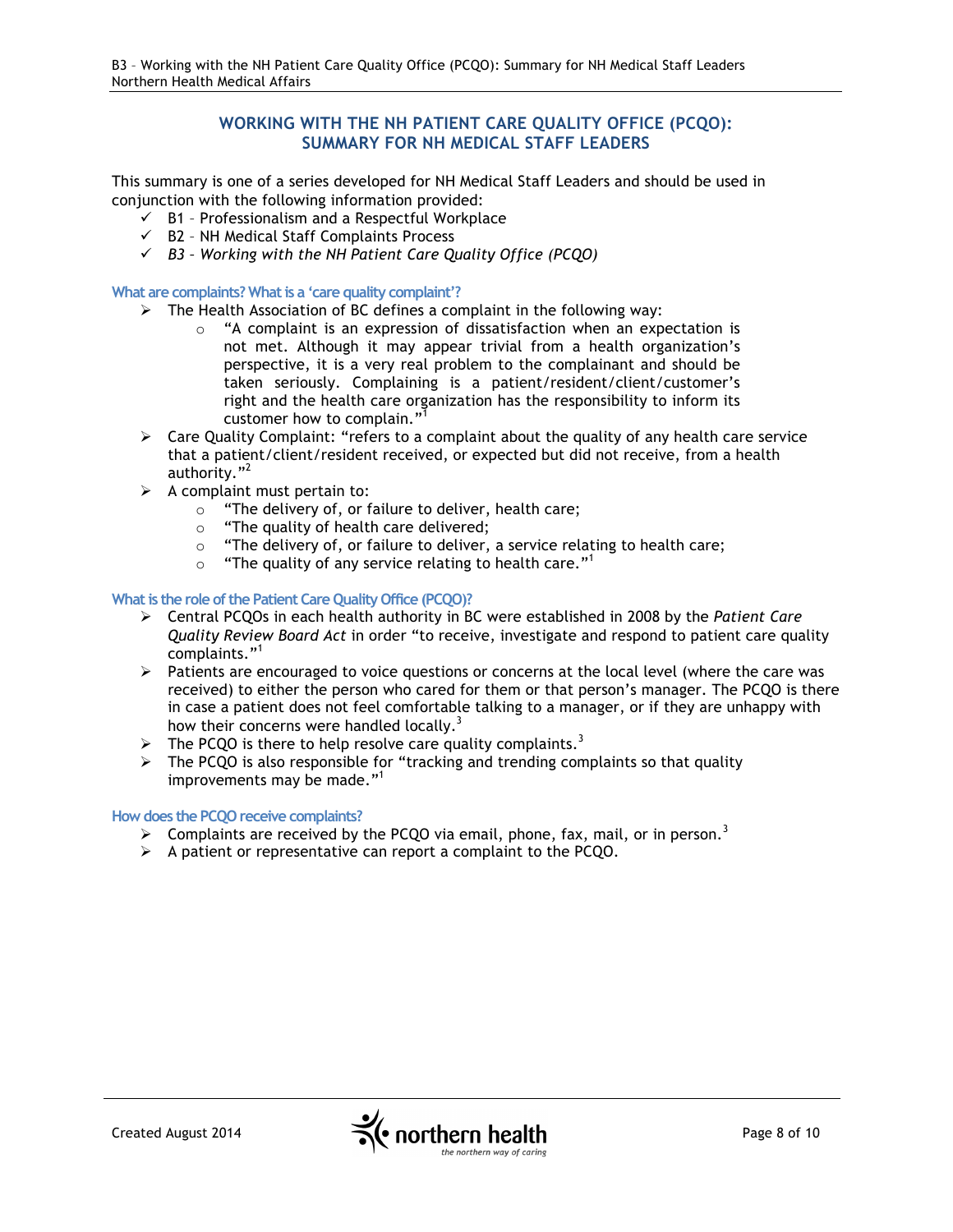#### **How does the PCQO manage and investigate complaints?**

- $\triangleright$  The PCQO is responsible for working with other NH staff members to facilitate a timely and satisfactory resolution for the complaints they receive. PQCO processes and timelines are determined through related legislation and regulations.
- $\triangleright$  Complaints must be investigated by all parties involved within 30 business days. If this is not possible, an extension must be requested. $2^2$
- $\triangleright$  A complaint may involve one or more individuals from different departments within Northern Health (nursing, pharmacy, housekeeping, etc). The PCQO follows-up with each department separately to resolve the complaint.
- $\triangleright$  It is possible for one complaint to be investigated and resolved through different, parallel processes. Even if a complaint is resolved at the local level, it may also be reported to the PCQO.
- Ø The PCQO must acknowledge the complaint, regardless of whether it has already been dealt with through a local process, and draft a response with the help of NH administration and others involved.
- $\triangleright$  Each complaint is different and each complainant usually wants a different, specific resolution to their complaint – from an apology, to assurances that the same event will not happen again, to requests for action (i.e. quality improvement).

#### **What are my responsibilities as a Medical Staff Leader regarding PCQO complaints?**

- $\triangleright$  First, work to resolve a complaint at the local level (one that hasn't come through the PCQO) using existing policies and processes (Refer to the *Medical Staff Complaints Process Summary for Medical Staff Leaders*).
- $\triangleright$  If the complaint cannot be resolved at the local level, work with local administration, and ensure patients know they are able to redirect the complaint to the NH PCQO.
- $\triangleright$  Work with the NH PCQO to resolve the complaint in a timely manner.
	- $\circ$  This involves: following-up on action requests received through PSLS, providing fulsome answers to the questions posed by the complainant and, ideally, identifying what is being done to ensure it doesn't happen again (i.e. any actions taken or quality improvement efforts made or planned).
- $\triangleright$  If the complaint has been reported to the PCQO there is a limited amount of time within which to respond.
	- $\circ$  Complaints must be investigated by all involved parties within 30 business days.
	- o If this is not possible, an extension from the PCQO must be requested.

#### **How will the NH PCQO communicate with me about a complaint?**

- $\triangleright$  You will receive an action request from the PCQO through the Patient Safety and Learning System (PSLS) (from BCPSLS noreply@bcpsls.ca). You must login to PSLS to see the request.
- $\triangleright$  This is currently the only way to communicate confidentially regarding a request for assistance and response to a complaint.
- Ø Using PSLS also helps the NH PCQO track action items and the status of responses to complaints (i.e. to ensure the NH PCQO is compliant with mandatory timelines).

#### **What can/should be disclosed as part of the PCQO complaints process?**

- $\triangleright$  Confidentiality will be maintained to the degree permitted by law.
- $\triangleright$  Names and statements may be disclosed in the event of a legal process.